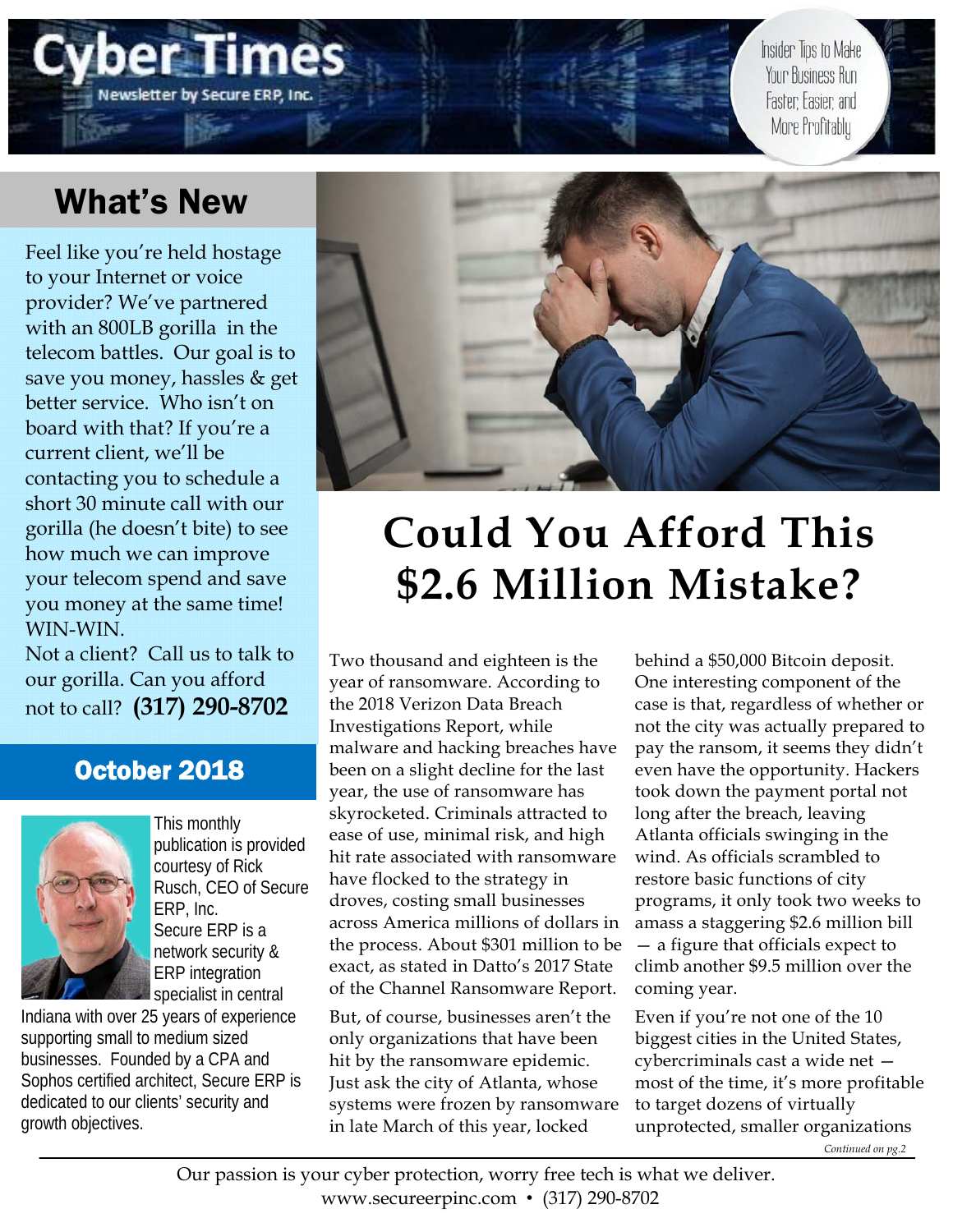#### Cyber Times, a monthly publication from Secure ERP, Inc. 6. October 2018

#### *Continued from pg.1*

than to draw the ire of big fish like the US government. If you were a small-time criminal, would you rather break into 10 high-end, unlocked homes abandoned by vacationing tenants, or pull a single, endlessly complicated Ocean's Eleven-style heist? Attackers generally follow the path of least resistance. Your business is just that.

So, what do you do in response? Toughen up your barriers, tighten up your processes and enlist your entire staff in the battle against ransomware.

Ransomware attackers don't steal your data, they just lock you out of it. So the best way to make your organization totally ransomware-proof is to make sure a ransomware breach won't actually affect your day-to-day operations. That means regular backups, and lots of them, scattered throughout your primary network in places that won't be compromised by the spreading malware. When ransomware hits, all you need to do is hunt down the source, delete it, and roll the entire system back.

The vast majority of ransomware attacks happen through phishing e-mails, which means employees are usually the ones to open the gates that let the

**"The vast majority of ransomware attacks happen through phishing e-mails, which means employees are usually the ones to open the gates."** 



malware in. Luckily, it's easy to train your team to stay vigilant for the signs of digital scams and put procedures in place that will prevent them from ever clicking that shady link.

Of course, the best way to keep ransomware at bay is by putting a skilled team on the case. Unlike an isolated IT employee, a managed services provider has the combined know-how, time, and resources to proactively manage your network security, implementing systems that will make it all but impossible for ransomware to penetrate your data. To truly seal up all the holes in your digital security, it takes a complex, comprehensive strategy. Bring in the experts and ensure your business doesn't become another statistic in the age of digital crime.

**Free Report: What Every Small-Business Owner Must Know About Protecting And Preserving Their Company's Critical Data And Computer Systems** 



"What Every Business Owner Must Know About Protecting and Preserving Their Network'

**Don't Trust Your Company's Critical Data And Operations To Just Anyone!** 

This report will outline in plain, nontechnical English common mistakes that many small-business owners make with their computer networks that cost them thousands in lost sales, productivity and computer repair bills, and will provide an easy, proven way to reduce or completely eliminate the financial expense and frustration caused by these oversights.

> **Download your FREE copy today at www.secureerpinc.com/protect or call our office at (317) 290-8702.**

Our passion is your cyber protection, worry free tech is what we deliver. www.secureerpinc.com • (317) 290-8702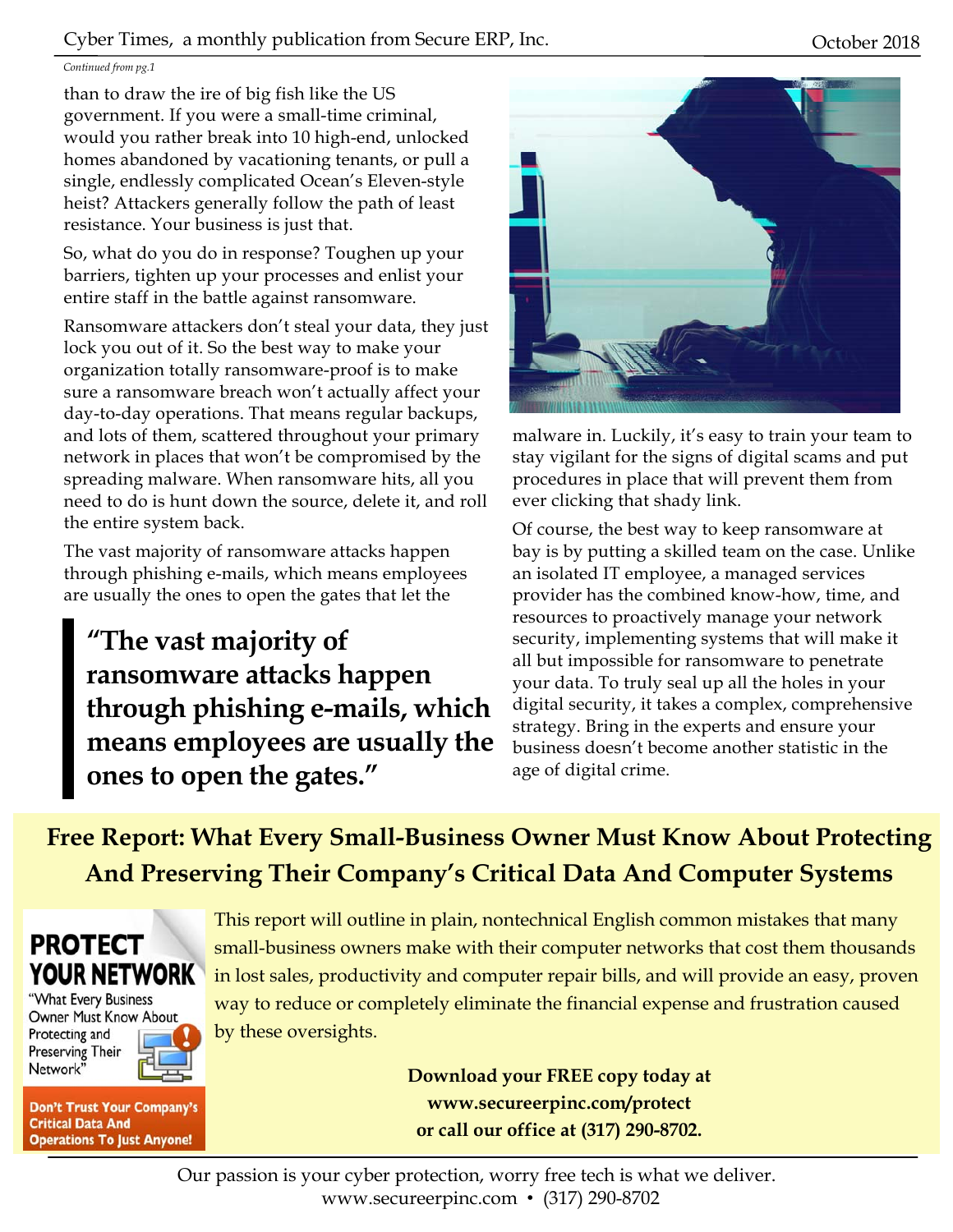# Cyber Security TIPs

# **Time for a SIEM?**

The question I get most often is "I think I've been hacked, how can I tell for sure?" That's the \$30,000 question. Literally, it might cost that much in forensic analysis to know for sure AFTER THE FACT.

The best & most inexpensive way to know it's happening in real time is using a Security Information and Event Management (SIEM) tool. We utilize EventTracker monitored 24/7 by a Security Operations Center (SOC) dedicated to catch hackers breaking into your network BEFORE your worst nightmare comes true.

What exactly does a SIEM do? Your computer, the servers, firewall and every other smart device in your network creates a log of everything that happens. A SIEM collects and reads these millions of log entries in real time and filters out the mundane to find the digital fingerprints left by hackers as they are breaking in. Give hackers enough time and they can cover their tracks by fudging the logs. It's why it costs \$30K by forensic experts after the deed is done.

Ask me about a SIEM & why I think it's soon becoming a required tool against criminals.—R2

# **4 Lessons From The Coach's Playbook**

*For the business leaders we coach in my organization, it is often easier for them to see*  where others need to improve and course-correct than it is for them to see which changes *they need to make themselves. But it's important that we, as coaches, leaders and entrepreneurs, put as much pressure on ourselves to move forward in our own lives and businesses as we do on others. Here are four ways I've learned to cut through the egos and expectations and help business leaders and their teams achieve their personal bests.* 

# **1 LISTEN. THAT'S ALL.**

It sounds so simple, but it can be very difficult for people who are used to running the show to begin by listening. In any group of strong personalities, you're going to get a lot of brutal honesty disguised as constructive criticism. But that's okay. As a leader, the best thing you can do is listen and not respond until the other person is finished. Avoid "getting in there" and problem-solving right away. Instead, hear what the other person has to say and consider it carefully before you respond.

# **2 REALIZE — AND ADMIT! — THAT YOU'RE NOT PERFECT.**

You've been running a business for years. You know where you're going and how to get there. But no matter who you are, you've still got a lot to learn. We all do. The minute you think you know it all is the moment it's time to get back to basics. Invite other voices and opinions to weigh in. Troubleshoot areas where you might need help. Get vulnerable.

### **3 TEAR IT DOWN AND BUILD IT BACK UP.**

Step back, look at what you've done in the past and ask, "Is this really the best way?" Find all the things that are not working or could go wrong, and shine a light on them. Then, fix what's broken. Once you get a new plan to a place that feels right, solidify it and put in the work to make it happen.

## **4 BE A LIFELONG LEARNER.**

A superior track coach will always be looking for the best shoes for their team to wear and the most efficient ways to train. Any football coach worth their salt will spend hours watching game videos and developing new plays to help their team win. As a business leader, it's your duty to do the same for your team members. Adopt a student mindset. Read voraciously. And keep your mind open to whatever may come.





*Andy Bailey is the founder, CEO and lead business coach at Petra, an organization dedicated to helping business owners across the world achieve levels of success they never thought possible. With personal experience founding an Inc. 500 multimillion-dollar company that he then sold and exited, Bailey founded Petra to pass on the principles and practices he learned along the way. As his clients can attest, he can cut through organizational BS faster than a hot knife through butter.* 

Our passion is your cyber protection, worry free tech is what we deliver. www.secureerpinc.com • (317) 290-8702